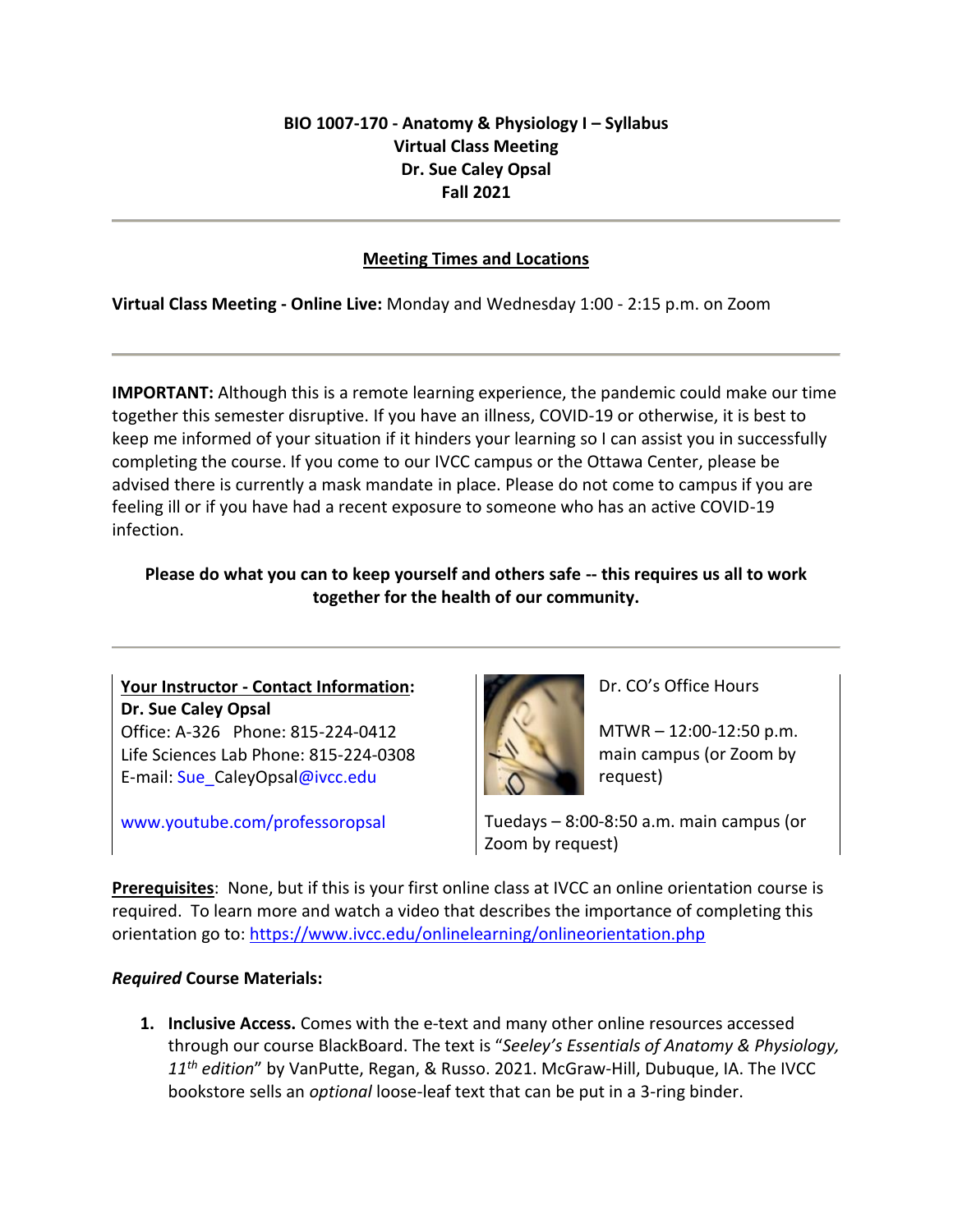- **2. Lab Manual (IVCC Bookstore):** Wise, E. 2020. 12th Ed. *Seeley's Anatomy & Physiology Lab Manual -* Note: You **must** purchase this lab manual and not a different one. It is available for a very low price in the IVCC bookstore. It will be used heavily in this class and in second semester A&P (BIO 1008).
- **3. Lab Kits –** available for pickup in the Life Sciences lab (must be returned at end of semester except for perishable items – a detailed list of items will be included in the kit with what must be returned. **Do not throw away the list of materials in the kit!!**
- **4. Lecture PowerPoint Packet (IVCC Bookstore – may also be downloaded in BB)\***
- **5. Lab Checklist Packet (IVCC Bookstore – may also be downloaded in BB)\***
- **6.** Additionally, you will need a personal computer with a webcam and access to the internet. If you do not have a webcam let me know at the start of the semester – it is required for taking exams. Your computer must be capable of downloading **Respondus Lockdown Browser** for taking exams/quizzes. To download Respondus Lockdown Browser use the following link (don't just google it):

<https://download.respondus.com/lockdown/download.php?id=328538650>

**Technology:** If you need assistance with technology, you can call the Student Help Desk at 815- 224-0318. Visi[t https://www.ivcc.edu/studenthelpdesk/](https://www.ivcc.edu/studenthelpdesk/) to get more information. Additional student resources at IVCC can be found at<https://www.ivcc.edu/learningresources/>

**REPORT OF A STATE OF A STATE OF A STATE OF A STATE OF A STATE OF A STATE OF A STATE OF A STATE OF A STATE OF A STATE OF A STATE OF A STATE OF A STATE OF A STATE OF A STATE OF A STATE OF A STATE OF A STATE OF A STATE OF A** 

## **Some Tips for Online Learners:**

- Remote learning is tough. Keep up with the required live sessions by taking notes during class, and if you cannot attend sessions watch the videos quickly after they post, and rewatch them to reinforce learning
- Complete weekly assignments on time and try not to fall behind
- Develop a schedule of when you will do your online work and stick with it
- Immerse yourself in the course material -- talk to others about what you are learning, think about it and reflect on it daily
- Stay organized -- if you are not naturally organized ask for tips
- Set reminders/alerts on your phone of upcoming due dates
- Get to know someone new, even though it won't be easy from a distance it is possible to build a community of learners online

a second continue assembly condition and  $\sqrt{2}$  . The second condition of the assembly and the condition of  $\sim$ 

#### **COURSE DETAILS**

**1. Attendance Policy:** Attendance is required and will be taken during virtual class meetings (VCMs) – you will access the course Zoom space through a link in BlackBoard. If you miss more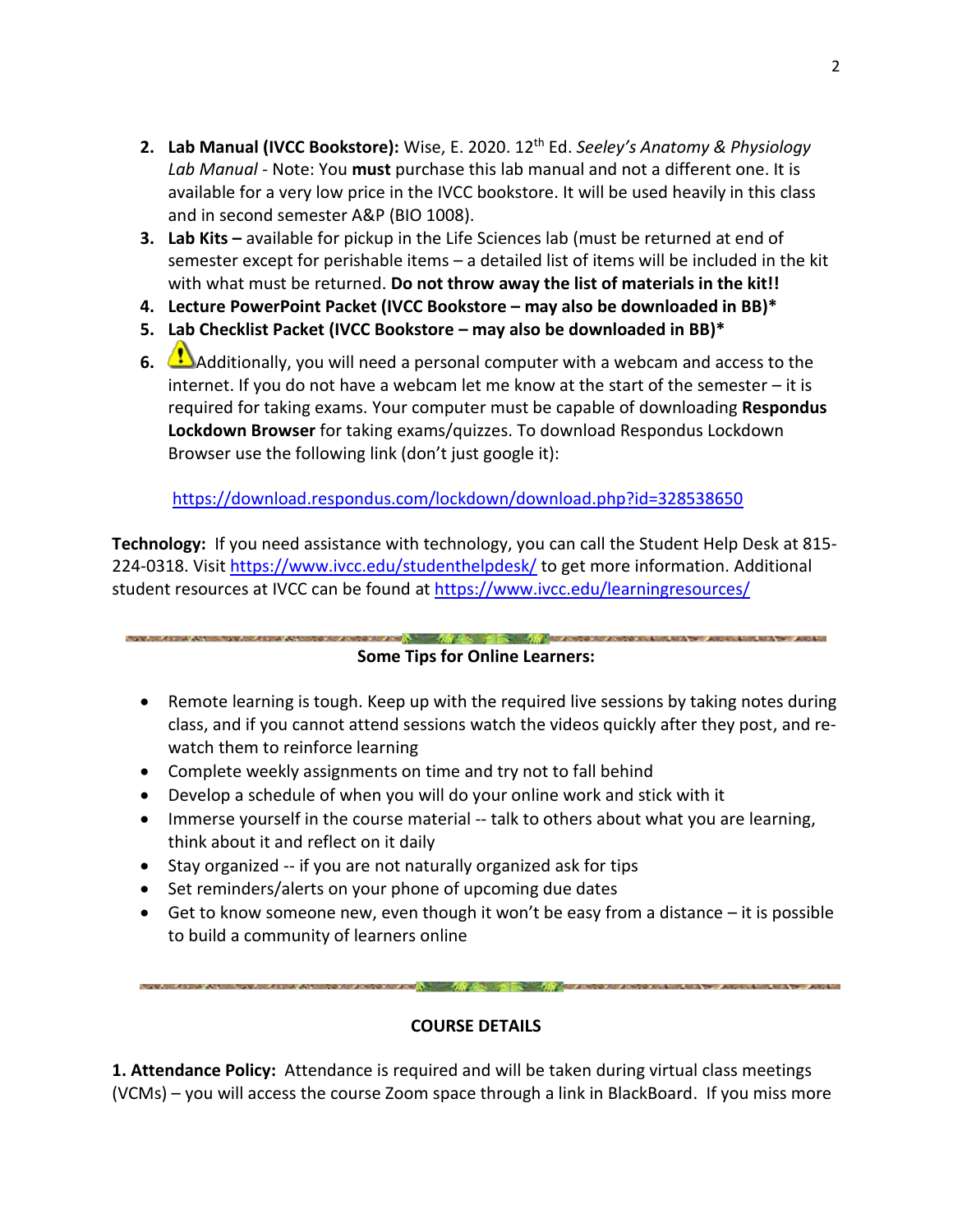than 4 VCMs I reserve the right to withdraw you from the class. **I also reserve the right to withdraw any student who falls behind in completing the online work -- generally this means a student who has missed completing 2 weeks of assignments, quizzes, or exams.** Please be on time for class. Because this class meets remotely, weather-related closings are not applicable; however, storms sometimes cause Internet outages, which will interfere with our ability to meet online. If this happens, you may be able to connect to class through your smart phone if you have one. At other times, we could experience technology glitches during live sessions. If this happens be patient and try to get back online. I will do the same if the problem is on my end.

**2. Classroom Etiquette:** The IVCC student handbook contains policies related to student rights, academic integrity, and student code of conduct. I expect students to be attentive, respectful, and to participate during class. I also expect students to complete *their own work* with integrity*.*

All students, faculty, staff, and visitors are required to wear face coverings while on campus.



Use of cell phones is a distraction during class. Please put your phone in silent mode when class is in session AND while you are studying, so it does not hinder your learning. **Cell phones or other electronic devices are not allowed in the room with you while taking exams**.

**3. Exams and Make-up Policy:** All exams and quizzes are taken online and will have a strict window of time when they are open. Students who miss an exam need **my approval** to do a make-up. I may ask for documentation from a physician indicating a student was too ill to complete the assessment during that time. *Missed quizzes may not be made up under any circumstances*.

**4. Lab:** The virtual class meetings will cover both lecture and lab material. Generally, I will try to cover lecture material on one day and lab material on another day. These sessions will be recorded and be made available to students. Please give me 48-72 hours to process videos. There is a lab kit available to be picked up in the Life Sciences lab to enhance your learning of lab content. *You must pick up this kit in the life sciences lab on main campus during the second week of classes, Monday, August 23 through August 27.* Hours are generally 9:00 a.m. to 4:00 p.m. (3:00 p.m. on Fridays). Call ahead before you get there: 815-224-0308. **These materials must be returned at the end of the semester.**

**5. Academic Integrity:** Students who fail to follow exam/quiz protocols or who use outside sources to complete exams/quizzes will receive a ZERO for that assessment and be subject to further disciplinary action or withdrawal from the course at my discretion. Use of paper notes in proximity of your testing area, digital resources, internet, audio, individuals in the room,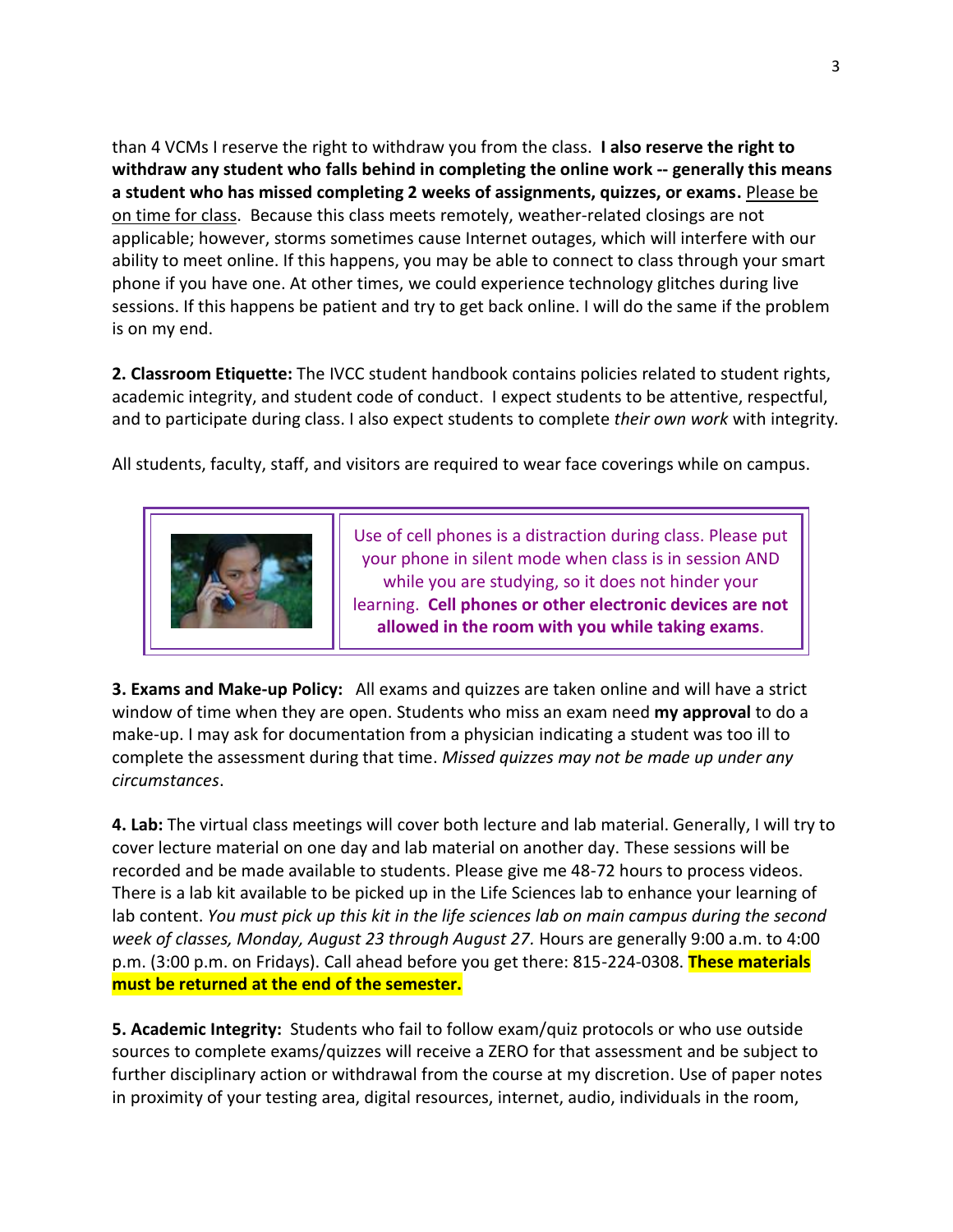electronic devices, or other assistance during exams is strictly prohibited. Please note that plagiarism is an example of academic dishonesty. Lack of academic integrity hinders learning and diminishes ones' academic reputation. Refer to the IVCC student handbook for more details. Remember, Respondus Lockdown Browser with monitor is required for taking exams and an acceptable environment check is required to start the test.

**6. Auditing the Course:** Audit students are required to participate in all exams and quizzes and must obtain a point total equal to 70% or higher at the end of the course. The same attendance policy applies to audit students.

**7. Grading:** Methods of instruction include virtual class meetings (online live in Zoom), virtual labs, digital audio and video files, print articles, and other online sources, demonstrations, and group discussions. Students will be evaluated based on **lecture exams**, **quizzes (lecture and lab), and assignments**.



Note: Quiz make-ups are not allowed.

Grades are calculated on a total-points basis. Note: The Blackboard gradebook tracks your grade but it is not accurate if you fail to complete an assignment and no grade registers after the due date. This will overly inflate your average so be mindful of that.

In the final evaluation of your grade, **attendance, class participation,** and **effort** will be taken into consideration for those students very close to having earned the next higher grade.

**8. Withdrawal from the Course:** The final day to withdraw from this course is *Wednesday, November 5, 2021.*

**9. No food, drink, or tobacco products are allowed in the classroom, especially in lab. You must wear close-toe shoes in lab**. Children are not allowed in the classroom or the life sciences lab. These policies will be strictly enforced.

**10. Disability Services at IVCC:** If you are a student with a documented cognitive, physical, or psychiatric disability you *may* qualify for academic accommodations. Please see Tina Hardy in